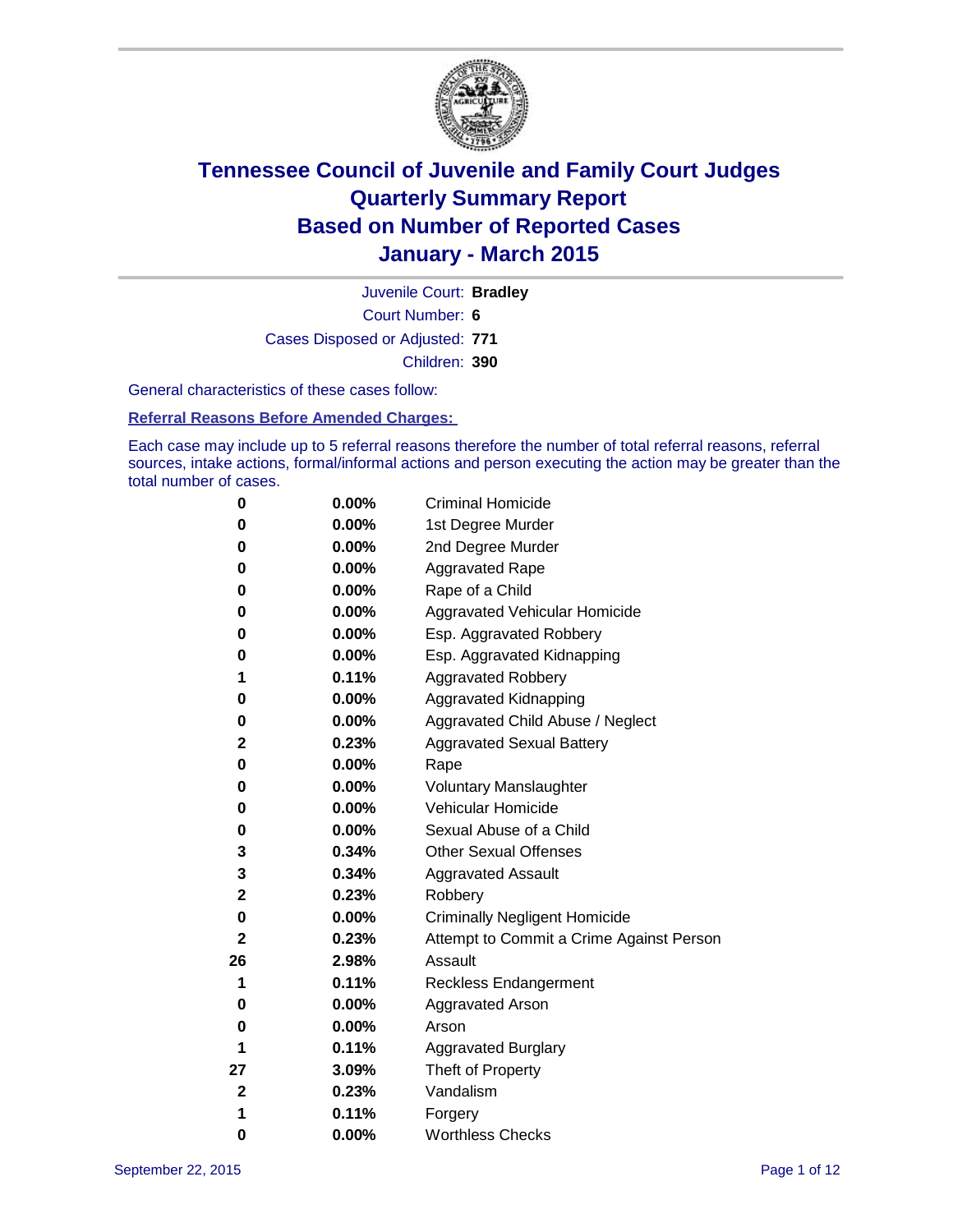

Court Number: **6** Juvenile Court: **Bradley** Cases Disposed or Adjusted: **771** Children: **390**

#### **Referral Reasons Before Amended Charges:**

Each case may include up to 5 referral reasons therefore the number of total referral reasons, referral sources, intake actions, formal/informal actions and person executing the action may be greater than the total number of cases.

| 0           | 0.00% | Illegal Possession / Fraudulent Use of Credit / Debit Cards |
|-------------|-------|-------------------------------------------------------------|
| 14          | 1.60% | <b>Burglary</b>                                             |
| 3           | 0.34% | Unauthorized Use of a Vehicle                               |
| 0           | 0.00% | <b>Cruelty to Animals</b>                                   |
| $\mathbf 2$ | 0.23% | Sale of Controlled Substances                               |
| 4           | 0.46% | <b>Other Drug Offenses</b>                                  |
| 20          | 2.29% | Possession of Controlled Substances                         |
| 0           | 0.00% | <b>Criminal Attempt</b>                                     |
| 4           | 0.46% | Carrying Weapons on School Property                         |
| 0           | 0.00% | Unlawful Carrying / Possession of a Weapon                  |
| $\mathbf 2$ | 0.23% | <b>Evading Arrest</b>                                       |
| $\bf{0}$    | 0.00% | Escape                                                      |
| 1           | 0.11% | Driving Under Influence (DUI)                               |
| 3           | 0.34% | Possession / Consumption of Alcohol                         |
| 4           | 0.46% | Resisting Stop, Frisk, Halt, Arrest or Search               |
| 0           | 0.00% | <b>Aggravated Criminal Trespass</b>                         |
| 3           | 0.34% | Harassment                                                  |
| 0           | 0.00% | Failure to Appear                                           |
| 1           | 0.11% | Filing a False Police Report                                |
| $\bf{0}$    | 0.00% | Criminal Impersonation                                      |
| 26          | 2.98% | <b>Disorderly Conduct</b>                                   |
| $\bf{0}$    | 0.00% | <b>Criminal Trespass</b>                                    |
| 8           | 0.92% | <b>Public Intoxication</b>                                  |
| 0           | 0.00% | Gambling                                                    |
| 10          | 1.15% | <b>Traffic</b>                                              |
| 1           | 0.11% | Local Ordinances                                            |
| 0           | 0.00% | Violation of Wildlife Regulations                           |
| 0           | 0.00% | Contempt of Court                                           |
| 31          | 3.55% | Violation of Probation                                      |
| 1           | 0.11% | Violation of Aftercare                                      |
| 54          | 6.19% | <b>Unruly Behavior</b>                                      |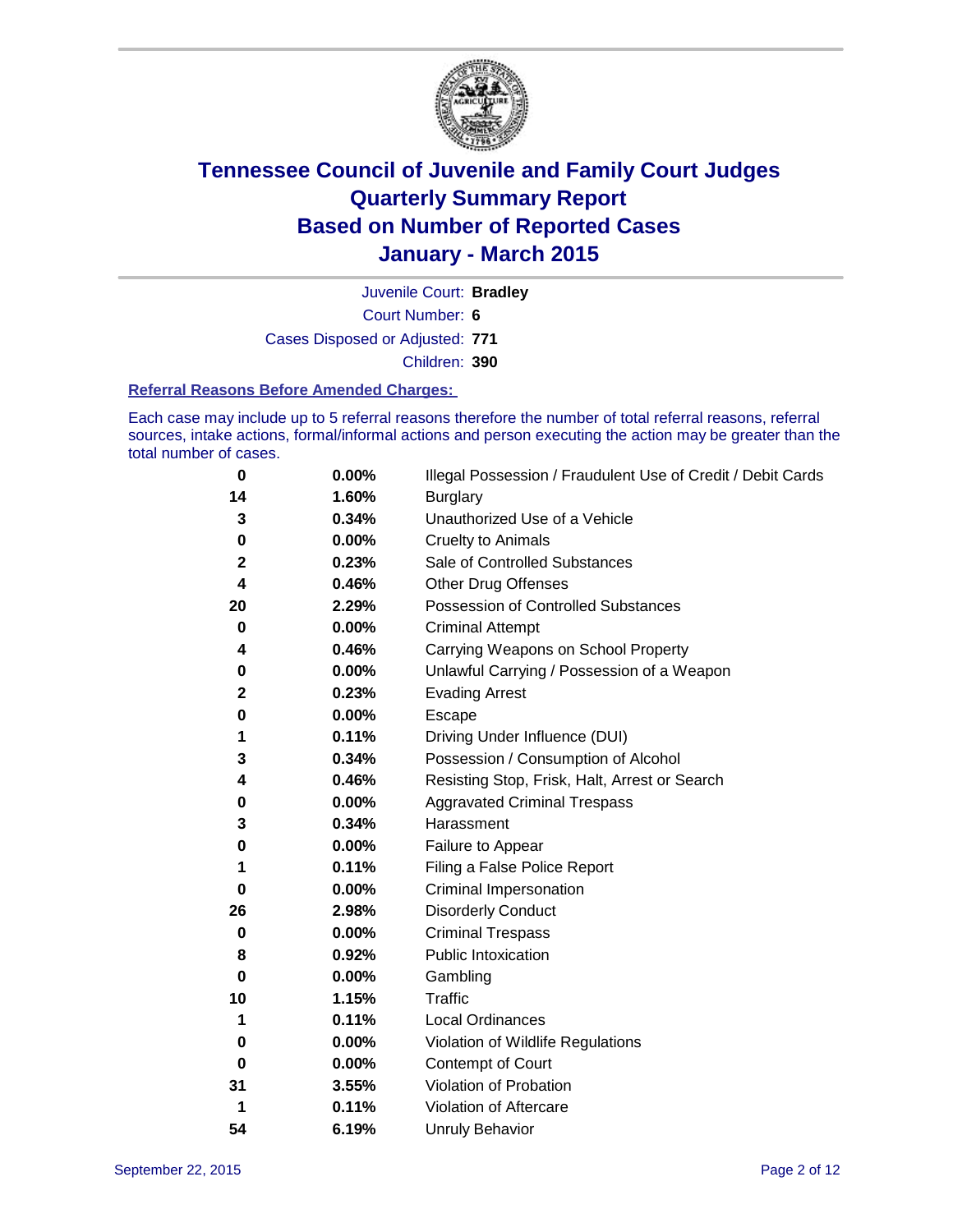

Court Number: **6** Juvenile Court: **Bradley** Cases Disposed or Adjusted: **771** Children: **390**

### **Referral Reasons Before Amended Charges:**

Each case may include up to 5 referral reasons therefore the number of total referral reasons, referral sources, intake actions, formal/informal actions and person executing the action may be greater than the total number of cases.

| 69  | 7.90%    | Truancy                               |
|-----|----------|---------------------------------------|
| 15  | 1.72%    | In-State Runaway                      |
| 0   | $0.00\%$ | Out-of-State Runaway                  |
| 5   | 0.57%    | Possession of Tobacco Products        |
| 0   | $0.00\%$ | Violation of a Valid Court Order      |
| 5   | 0.57%    | <b>Violation of Curfew</b>            |
| 0   | 0.00%    | Sexually Abused Child                 |
| 0   | 0.00%    | <b>Physically Abused Child</b>        |
| 0   | $0.00\%$ | Dependency / Neglect                  |
| 0   | $0.00\%$ | <b>Termination of Parental Rights</b> |
| 0   | $0.00\%$ | Violation of Pretrial Diversion       |
| 0   | 0.00%    | Violation of Informal Adjustment      |
| 509 | 58.30%   | <b>Judicial Review</b>                |
| 0   | $0.00\%$ | <b>Administrative Review</b>          |
| 0   | $0.00\%$ | <b>Foster Care Review</b>             |
| 0   | $0.00\%$ | Custody                               |
| 0   | $0.00\%$ | Visitation                            |
| 0   | $0.00\%$ | Paternity / Legitimation              |
| 0   | $0.00\%$ | <b>Child Support</b>                  |
| 0   | $0.00\%$ | <b>Request for Medical Treatment</b>  |
| 0   | 0.00%    | <b>Consent to Marry</b>               |
| 7   | 0.80%    | Other                                 |
| 873 | 100.00%  | <b>Total Referrals</b>                |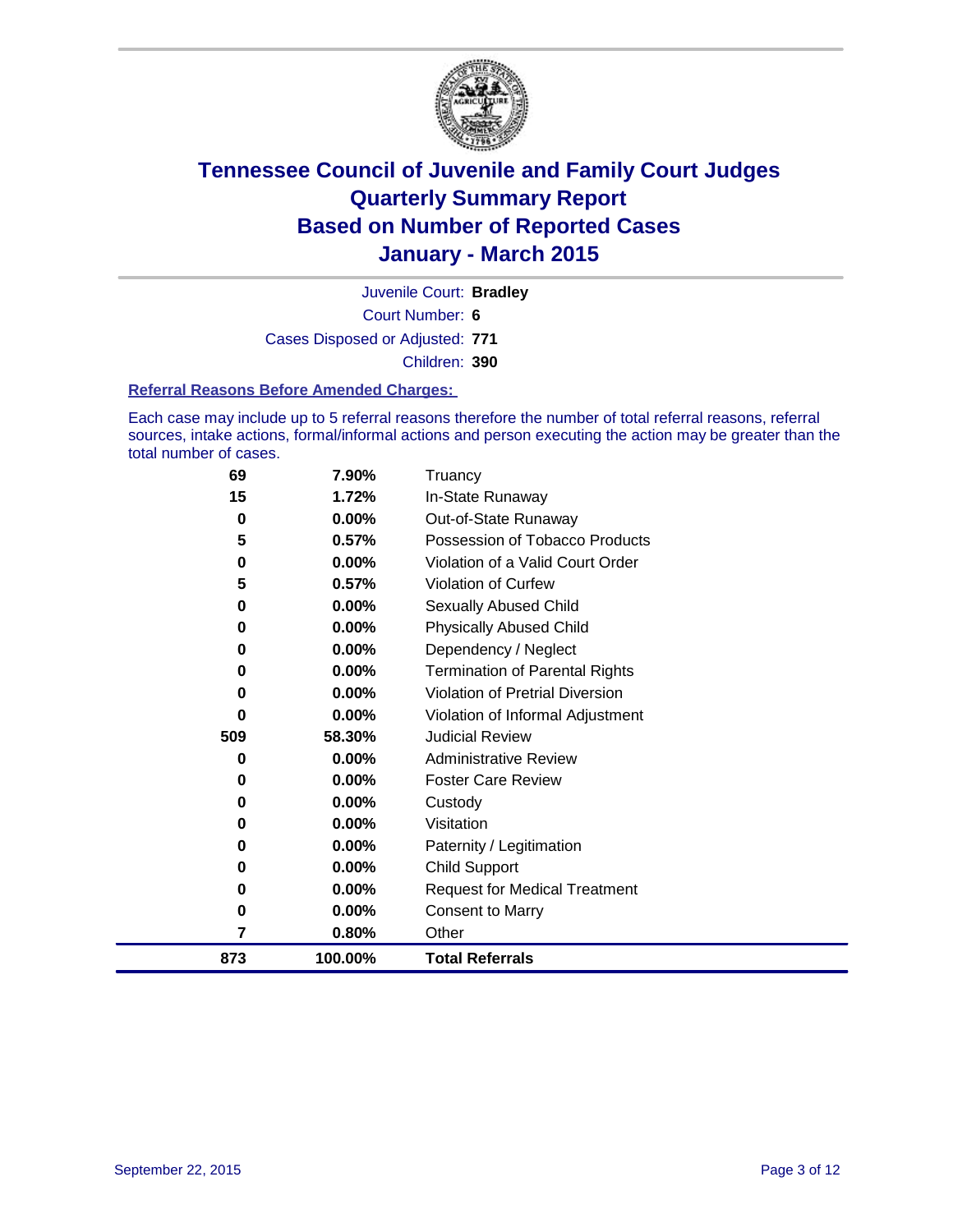

| Juvenile Court: Bradley         |  |
|---------------------------------|--|
| Court Number: 6                 |  |
| Cases Disposed or Adjusted: 771 |  |
| Children: 390                   |  |
| <b>Referral Sources: 1</b>      |  |

| 873      | 100.00%  | <b>Total Referral Sources</b>     |
|----------|----------|-----------------------------------|
| 0        | $0.00\%$ | Other                             |
| $\bf{0}$ | 0.00%    | Unknown                           |
| 0        | $0.00\%$ | Hospital                          |
| 0        | 0.00%    | Child & Parent                    |
| 12       | 1.37%    | Victim                            |
| 0        | 0.00%    | <b>Other Court</b>                |
| 0        | $0.00\%$ | Social Agency                     |
| 536      | 61.40%   | Court Staff                       |
| 0        | $0.00\%$ | <b>District Attorney's Office</b> |
| 0        | $0.00\%$ | <b>Other State Department</b>     |
| 6        | 0.69%    | <b>DCS</b>                        |
| 0        | 0.00%    | <b>CSA</b>                        |
| 4        | 0.46%    | School                            |
| 0        | 0.00%    | Self                              |
| 3        | 0.34%    | <b>Relatives</b>                  |
| 16       | 1.83%    | Parents                           |
| 296      | 33.91%   | Law Enforcement                   |

### **Age of Child at Referral: 2**

| 390   | 100.00%  | <b>Total Child Count</b> |  |
|-------|----------|--------------------------|--|
| 0     | $0.00\%$ | <b>Unknown</b>           |  |
| 4     | 1.03%    | Ages 19 and Over         |  |
| $112$ | 28.72%   | Ages 17 through 18       |  |
| 133   | 34.10%   | Ages 15 through 16       |  |
| 59    | 15.13%   | Ages 13 through 14       |  |
| 31    | 7.95%    | Ages 11 through 12       |  |
| 51    | 13.08%   | Ages 10 and Under        |  |
|       |          |                          |  |

<sup>1</sup> If different than number of Referral Reasons (873), verify accuracy of your court's data.

One child could be counted in multiple categories, verify accuracy of your court's data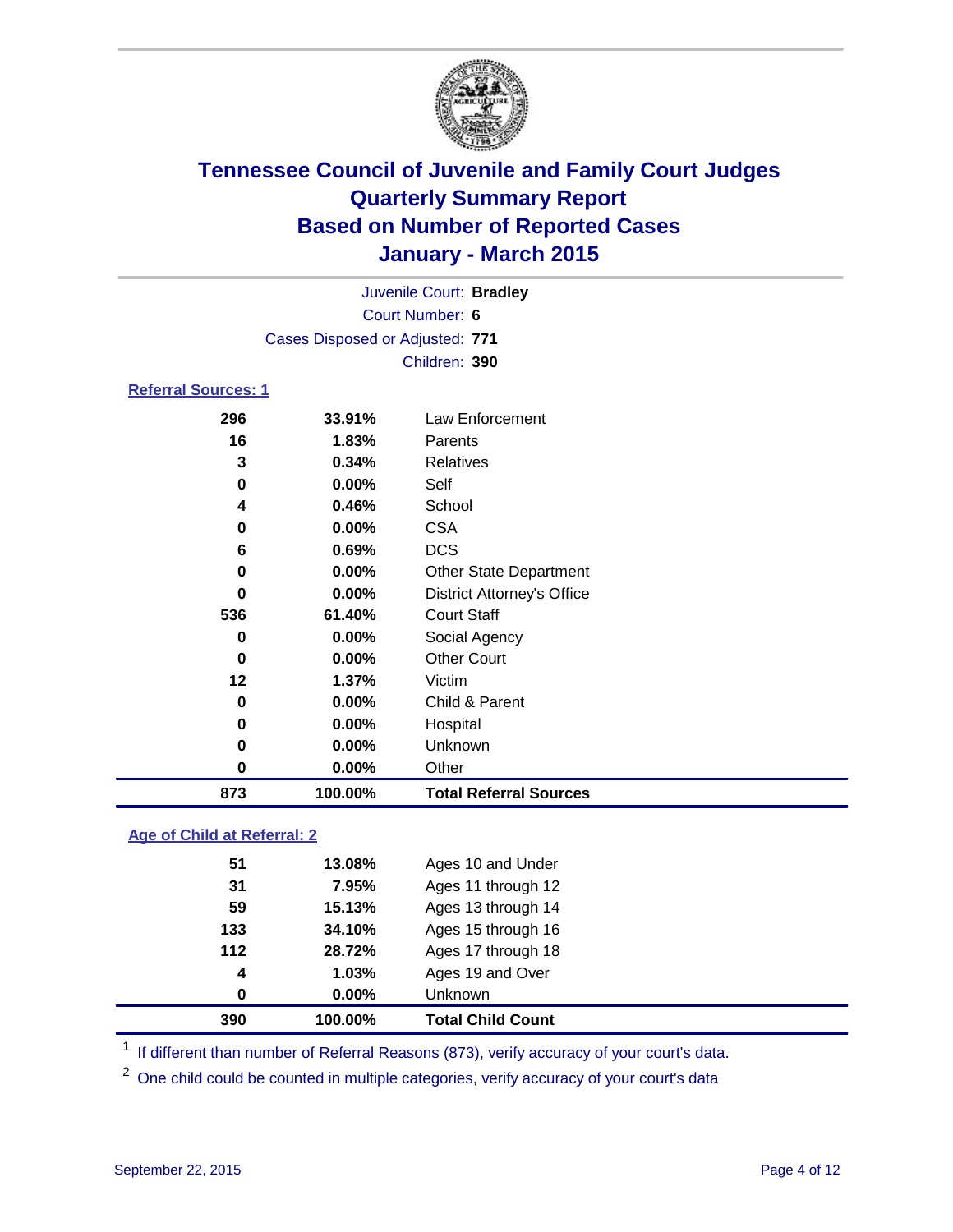

|                                         | Juvenile Court: Bradley         |                          |  |  |  |  |  |
|-----------------------------------------|---------------------------------|--------------------------|--|--|--|--|--|
| Court Number: 6                         |                                 |                          |  |  |  |  |  |
|                                         | Cases Disposed or Adjusted: 771 |                          |  |  |  |  |  |
|                                         |                                 | Children: 390            |  |  |  |  |  |
| <b>Sex of Child: 1</b>                  |                                 |                          |  |  |  |  |  |
| 247                                     | 63.33%                          | Male                     |  |  |  |  |  |
| 143                                     | 36.67%                          | Female                   |  |  |  |  |  |
| $\bf{0}$                                | 0.00%                           | Unknown                  |  |  |  |  |  |
| 390                                     | 100.00%                         | <b>Total Child Count</b> |  |  |  |  |  |
| Race of Child: 1                        |                                 |                          |  |  |  |  |  |
| 326                                     | 83.59%                          | White                    |  |  |  |  |  |
| 37                                      | 9.49%                           | African American         |  |  |  |  |  |
| $\bf{0}$                                | 0.00%                           | Native American          |  |  |  |  |  |
| $\mathbf 0$                             | 0.00%                           | Asian                    |  |  |  |  |  |
| 19                                      | 4.87%                           | Mixed                    |  |  |  |  |  |
| 8                                       | 2.05%                           | Unknown                  |  |  |  |  |  |
| 390                                     | 100.00%                         | <b>Total Child Count</b> |  |  |  |  |  |
| <b>Hispanic Origin: 1</b>               |                                 |                          |  |  |  |  |  |
| 24                                      | 6.15%                           | Yes                      |  |  |  |  |  |
| 354                                     | 90.77%                          | No                       |  |  |  |  |  |
| 12                                      | 3.08%                           | Unknown                  |  |  |  |  |  |
| 390                                     | 100.00%                         | <b>Total Child Count</b> |  |  |  |  |  |
| <b>School Enrollment of Children: 1</b> |                                 |                          |  |  |  |  |  |
| 385                                     | 98.72%                          | Yes                      |  |  |  |  |  |
| 4                                       | 1.03%                           | No                       |  |  |  |  |  |
| 1                                       | 0.26%<br>Unknown                |                          |  |  |  |  |  |
| 390                                     | 100.00%                         | <b>Total Child Count</b> |  |  |  |  |  |

One child could be counted in multiple categories, verify accuracy of your court's data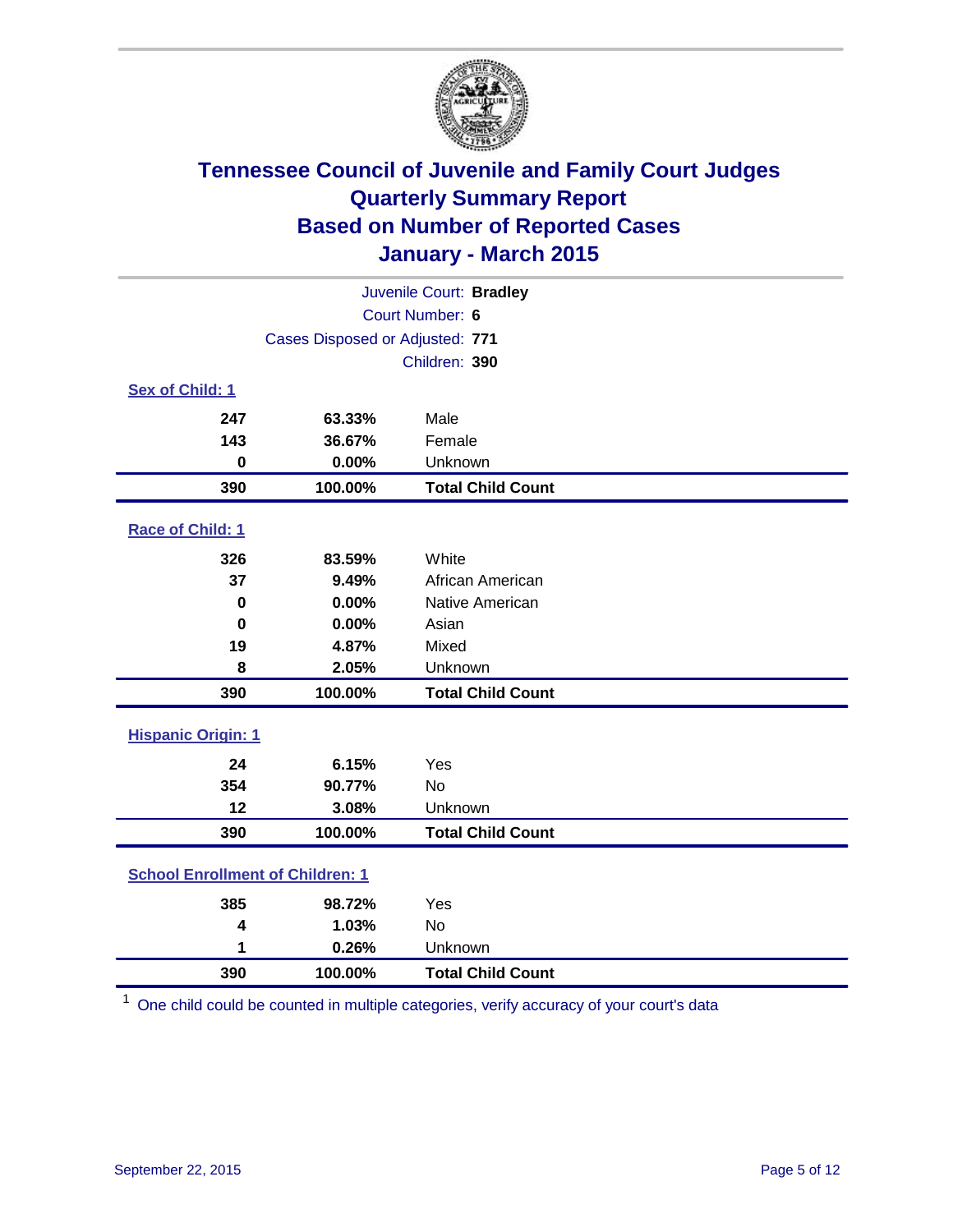

Court Number: **6** Juvenile Court: **Bradley** Cases Disposed or Adjusted: **771** Children: **390**

### **Living Arrangement of Child at Time of Referral: 1**

| 390          | 100.00%  | <b>Total Child Count</b>     |
|--------------|----------|------------------------------|
| 3            | 0.77%    | Other                        |
| 1            | 0.26%    | Unknown                      |
| 4            | $1.03\%$ | Independent                  |
| 0            | $0.00\%$ | In an Institution            |
| $\mathbf{2}$ | 0.51%    | In a Residential Center      |
| 3            | 0.77%    | In a Group Home              |
| 8            | 2.05%    | With Foster Family           |
| 3            | 0.77%    | With Adoptive Parents        |
| 46           | 11.79%   | <b>With Relatives</b>        |
| 34           | 8.72%    | With Father                  |
| 203          | 52.05%   | <b>With Mother</b>           |
| 12           | 3.08%    | With Mother and Stepfather   |
| 4            | $1.03\%$ | With Father and Stepmother   |
| 67           | 17.18%   | With Both Biological Parents |
|              |          |                              |

#### **Type of Detention: 2**

| 771 | 100.00%  | <b>Total Detention Count</b> |
|-----|----------|------------------------------|
| 0   | $0.00\%$ | Other                        |
| 686 | 88.98%   | Does Not Apply               |
| 0   | $0.00\%$ | <b>Unknown</b>               |
| 0   | $0.00\%$ | Psychiatric Hospital         |
| 0   | $0.00\%$ | Jail - No Separation         |
| 0   | 0.00%    | Jail - Partial Separation    |
| 0   | $0.00\%$ | Jail - Complete Separation   |
| 85  | 11.02%   | Juvenile Detention Facility  |
| 0   | $0.00\%$ | Non-Secure Placement         |

<sup>1</sup> One child could be counted in multiple categories, verify accuracy of your court's data

If different than number of Cases (771) verify accuracy of your court's data.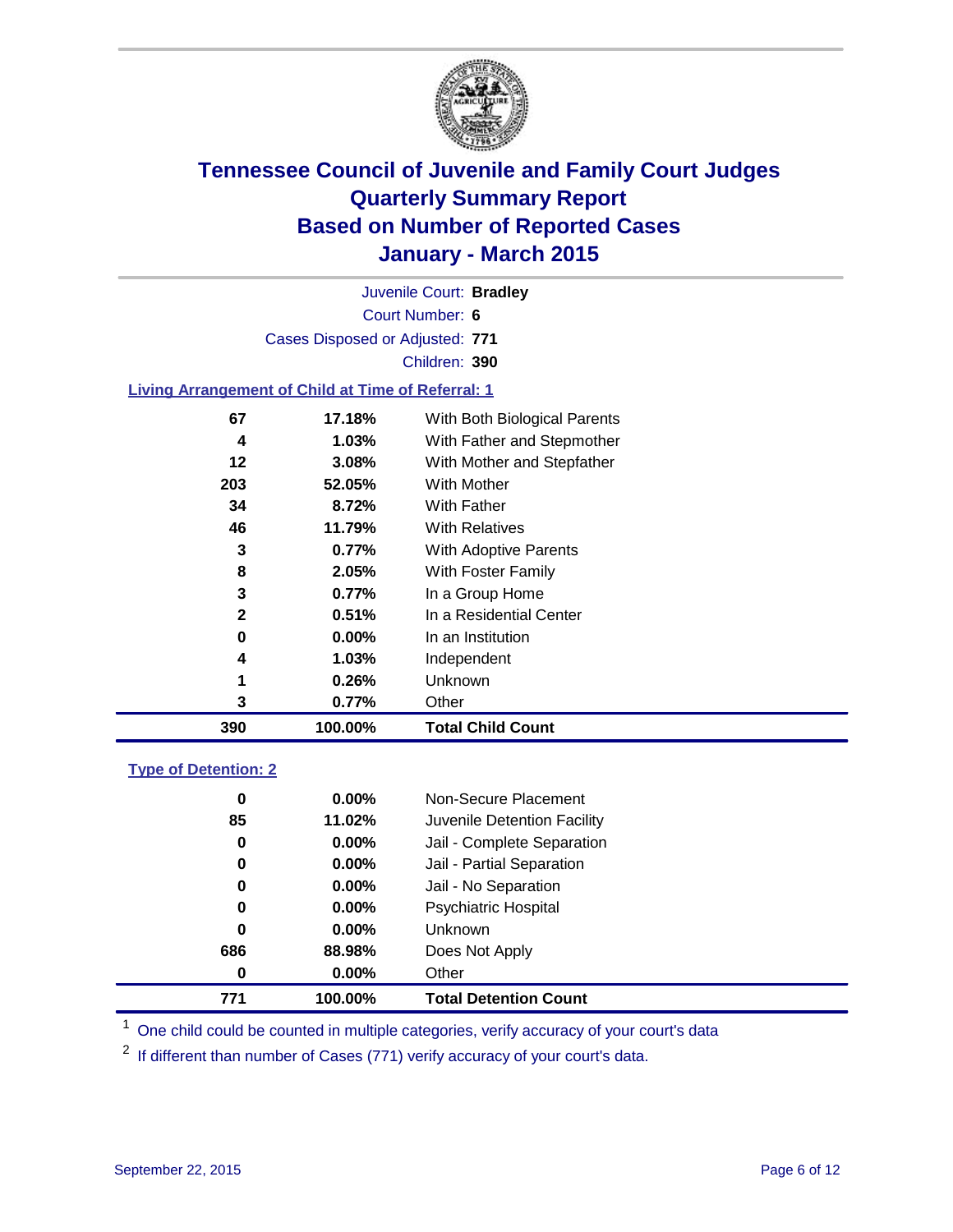

|                                                    | Juvenile Court: Bradley          |                                      |  |  |  |  |
|----------------------------------------------------|----------------------------------|--------------------------------------|--|--|--|--|
|                                                    | Court Number: 6                  |                                      |  |  |  |  |
|                                                    | Cases Disposed or Adjusted: 771  |                                      |  |  |  |  |
| Children: 390                                      |                                  |                                      |  |  |  |  |
| <b>Placement After Secure Detention Hearing: 1</b> |                                  |                                      |  |  |  |  |
| 43                                                 | 5.58%                            | Returned to Prior Living Arrangement |  |  |  |  |
| 41                                                 | 5.32%                            | Juvenile Detention Facility          |  |  |  |  |
| 0                                                  | 0.00%                            | Jail                                 |  |  |  |  |
| 1                                                  | 0.13%                            | Shelter / Group Home                 |  |  |  |  |
| $\bf{0}$                                           | 0.00%                            | <b>Foster Family Home</b>            |  |  |  |  |
| 0                                                  | 0.00%                            | <b>Psychiatric Hospital</b>          |  |  |  |  |
| 0                                                  | 0.00%                            | Unknown<br>Does Not Apply            |  |  |  |  |
| 686                                                | 88.98%                           |                                      |  |  |  |  |
| 0                                                  | 0.00%<br>Other                   |                                      |  |  |  |  |
| 771                                                | 100.00%                          | <b>Total Placement Count</b>         |  |  |  |  |
| <b>Intake Actions: 2</b>                           |                                  |                                      |  |  |  |  |
| 358                                                | 41.01%                           | <b>Petition Filed</b>                |  |  |  |  |
| $\bf{0}$                                           | 0.00%                            | <b>Motion Filed</b>                  |  |  |  |  |
| $\bf{0}$                                           | 0.00%                            | <b>Citation Processed</b>            |  |  |  |  |
| 0                                                  | 0.00%                            | Notification of Paternity Processed  |  |  |  |  |
| 509                                                | 58.30%                           | Scheduling of Judicial Review        |  |  |  |  |
| 0                                                  | 0.00%                            | Scheduling of Administrative Review  |  |  |  |  |
| 0                                                  | Scheduling of Foster Care Review |                                      |  |  |  |  |
| 0                                                  | 0.00%                            | Unknown                              |  |  |  |  |
| 1                                                  | Does Not Apply                   |                                      |  |  |  |  |
| 5                                                  | 0.57%                            | Other                                |  |  |  |  |
| 873                                                | 100.00%                          | <b>Total Intake Count</b>            |  |  |  |  |

<sup>1</sup> If different than number of Cases (771) verify accuracy of your court's data.

If different than number of Referral Reasons (873), verify accuracy of your court's data.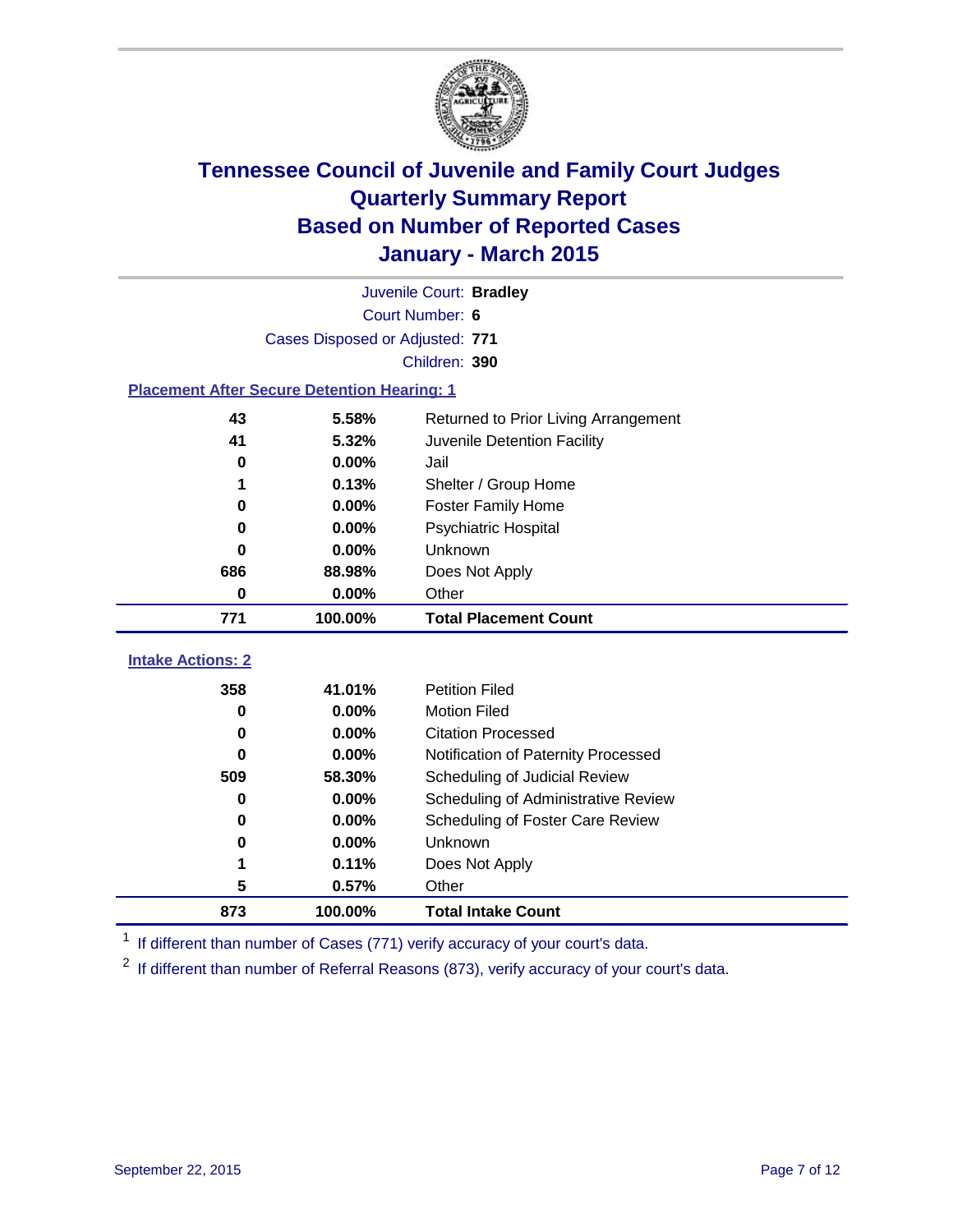

Court Number: **6** Juvenile Court: **Bradley** Cases Disposed or Adjusted: **771** Children: **390**

### **Last Grade Completed by Child: 1**

| $\bf{0}$       | $0.00\%$ | Too Young for School     |
|----------------|----------|--------------------------|
| 0              | 0.00%    | Preschool                |
| 8              | 2.05%    | Kindergarten             |
| 14             | 3.59%    | 1st Grade                |
| $\pmb{0}$      | 0.00%    | 1st Grade                |
| 8              | 2.05%    | 2nd Grade                |
| 0              | $0.00\%$ | 2nd Grade                |
| 10             | 2.56%    | 3rd Grade                |
| $\mathbf 0$    | 0.00%    | 3rd Grade                |
| 21             | 5.38%    | 4th Grade                |
| 0              | 0.00%    | 4th Grade                |
| $\overline{7}$ | 1.79%    | 5th Grade                |
| $\pmb{0}$      | 0.00%    | 5th Grade                |
| 36             | 9.23%    | 6th Grade                |
| $\pmb{0}$      | 0.00%    | 6th Grade                |
| 27             | 6.92%    | 7th Grade                |
| $\mathbf 0$    | 0.00%    | 7th Grade                |
| 30             | 7.69%    | 8th Grade                |
| $\mathbf 0$    | 0.00%    | 8th Grade                |
| 74             | 18.97%   | 9th Grade                |
| $\mathbf 0$    | 0.00%    | 9th Grade                |
| 90             | 23.08%   | 10th Grade               |
| 55             | 14.10%   | 11th Grade               |
| $\overline{7}$ | 1.79%    | 12th Grade               |
| $\pmb{0}$      | 0.00%    | Non-Graded Special Ed    |
| $\mathbf 2$    | 0.51%    | <b>GED</b>               |
| $\pmb{0}$      | 0.00%    | Graduated                |
| $\pmb{0}$      | 0.00%    | Never Attended School    |
| 0              | 0.00%    | Unknown                  |
| 1              | 0.26%    | Other                    |
| 390            | 100.00%  | <b>Total Child Count</b> |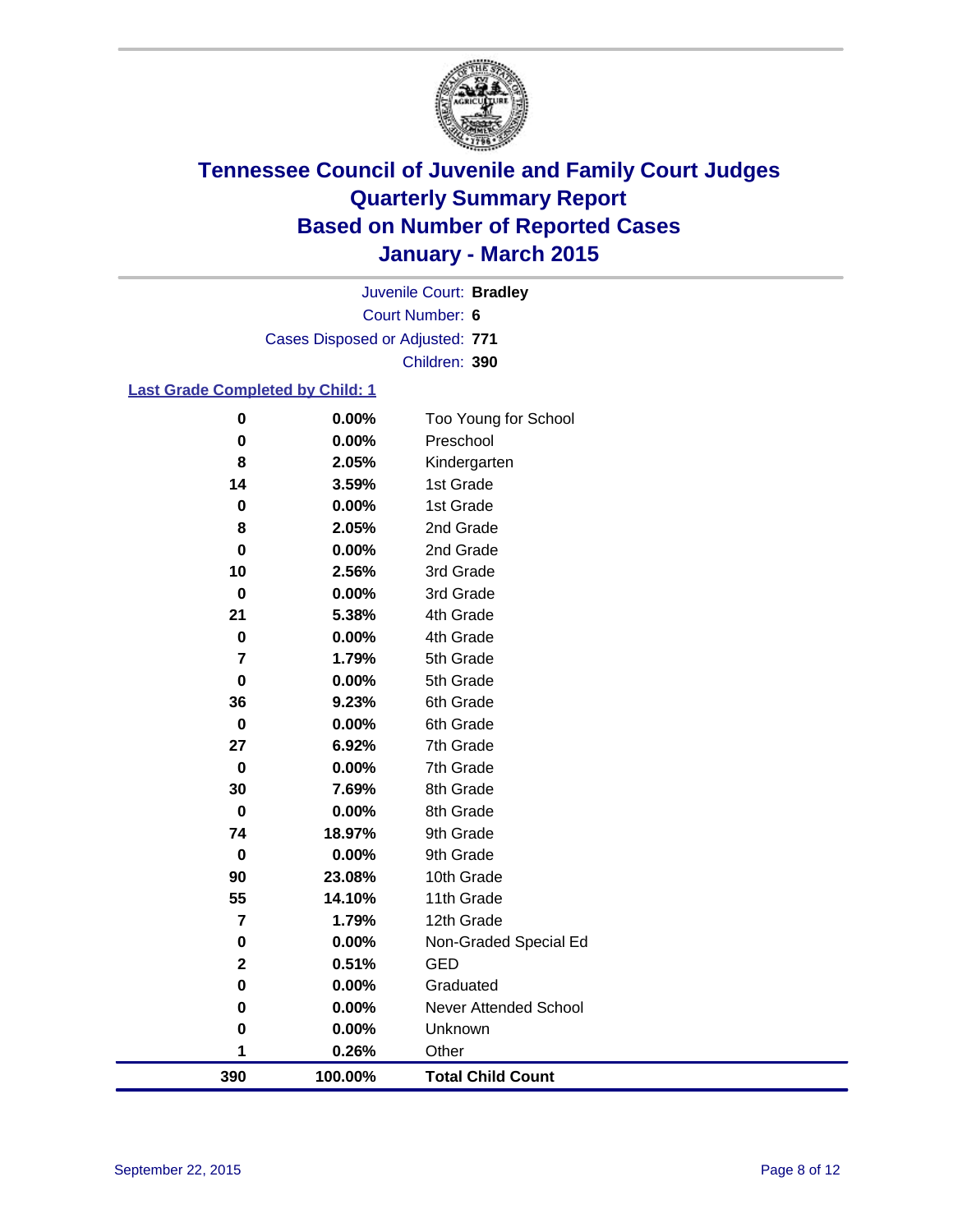

|                                         |                                 | Juvenile Court: Bradley |                          |  |  |
|-----------------------------------------|---------------------------------|-------------------------|--------------------------|--|--|
|                                         | Court Number: 6                 |                         |                          |  |  |
|                                         | Cases Disposed or Adjusted: 771 |                         |                          |  |  |
|                                         |                                 | Children: 390           |                          |  |  |
| <b>Enrolled in Special Education: 1</b> |                                 |                         |                          |  |  |
| 35                                      | 8.97%                           | Yes                     |                          |  |  |
| 344                                     | 88.21%                          | No                      |                          |  |  |
| 11                                      | 2.82%                           | <b>Unknown</b>          |                          |  |  |
| 390                                     | 100.00%                         |                         | <b>Total Child Count</b> |  |  |
| $1 -$<br>.                              |                                 |                         |                          |  |  |

<sup>1</sup> One child could be counted in multiple categories, verify accuracy of your court's data

|--|

| 873 | 100.00%  | Judge                     |
|-----|----------|---------------------------|
| 0   | 0.00%    | Magistrate                |
| 0   | $0.00\%$ | <b>YSO</b>                |
| 0   | $0.00\%$ | Other                     |
| 0   | $0.00\%$ | Unknown                   |
| 873 | 100.00%  | <b>Total Action Count</b> |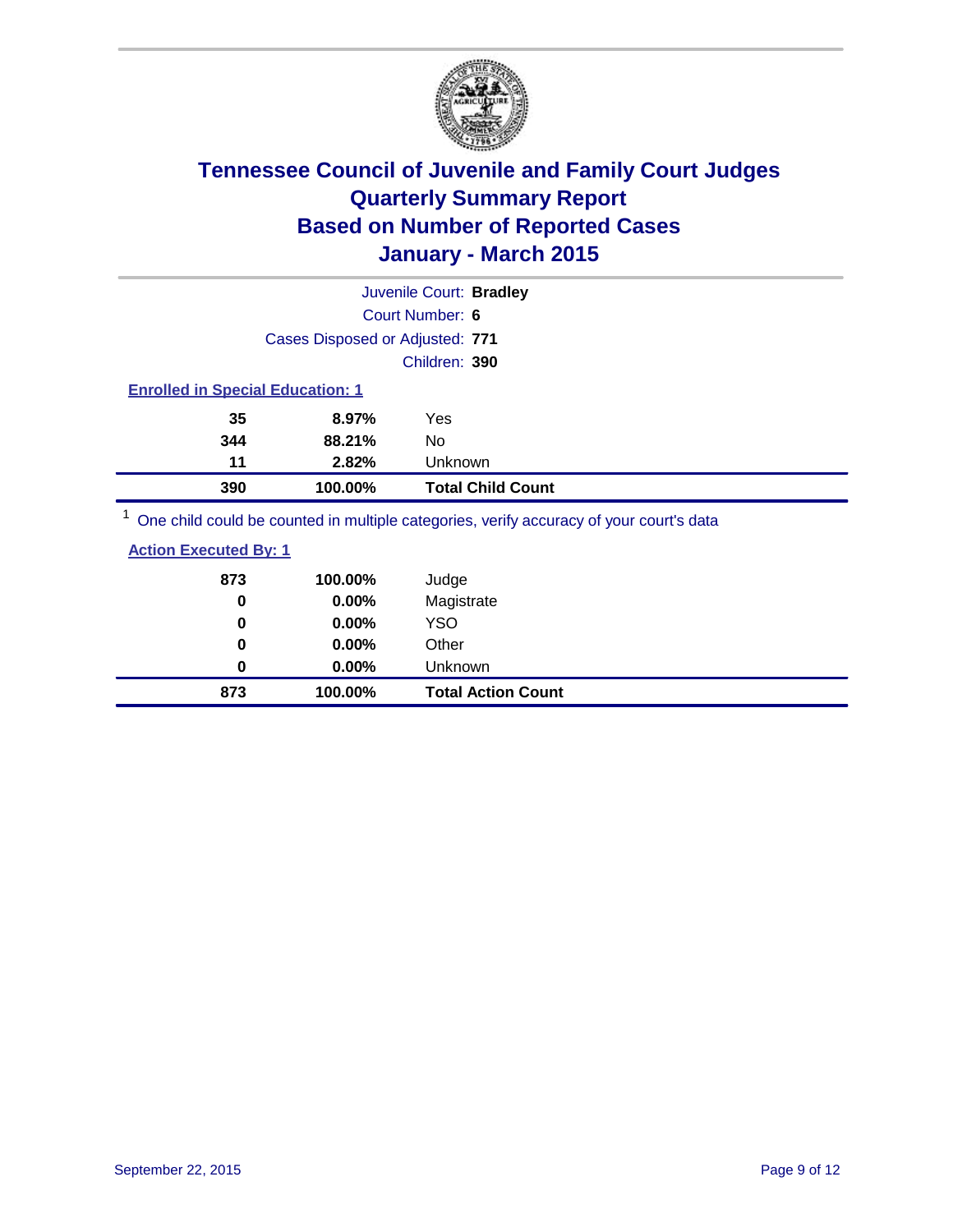

Court Number: **6** Juvenile Court: **Bradley** Cases Disposed or Adjusted: **771** Children: **390**

### **Formal / Informal Actions: 1**

| 69  | 7.90%    | Dismissed                                        |
|-----|----------|--------------------------------------------------|
| 1   | 0.11%    | Retired / Nolle Prosequi                         |
| 31  | 3.55%    | <b>Complaint Substantiated Delinquent</b>        |
| 0   | $0.00\%$ | <b>Complaint Substantiated Status Offender</b>   |
| 8   | $0.92\%$ | <b>Complaint Substantiated Dependent/Neglect</b> |
| 0   | $0.00\%$ | <b>Complaint Substantiated Abused</b>            |
| 0   | $0.00\%$ | <b>Complaint Substantiated Mentally III</b>      |
| 0   | $0.00\%$ | Informal Adjustment                              |
| 52  | 5.96%    | <b>Pretrial Diversion</b>                        |
| 0   | $0.00\%$ | <b>Transfer to Adult Court Hearing</b>           |
| 0   | $0.00\%$ | Charges Cleared by Transfer to Adult Court       |
| 0   | $0.00\%$ | Special Proceeding                               |
| O   | $0.00\%$ | <b>Review Concluded</b>                          |
| 712 | 81.56%   | Case Held Open                                   |
| 0   | $0.00\%$ | Other                                            |
| 0   | $0.00\%$ | Unknown                                          |
| 873 | 100.00%  | <b>Total Action Count</b>                        |

<sup>1</sup> If different than number of Referral Reasons (873), verify accuracy of your court's data.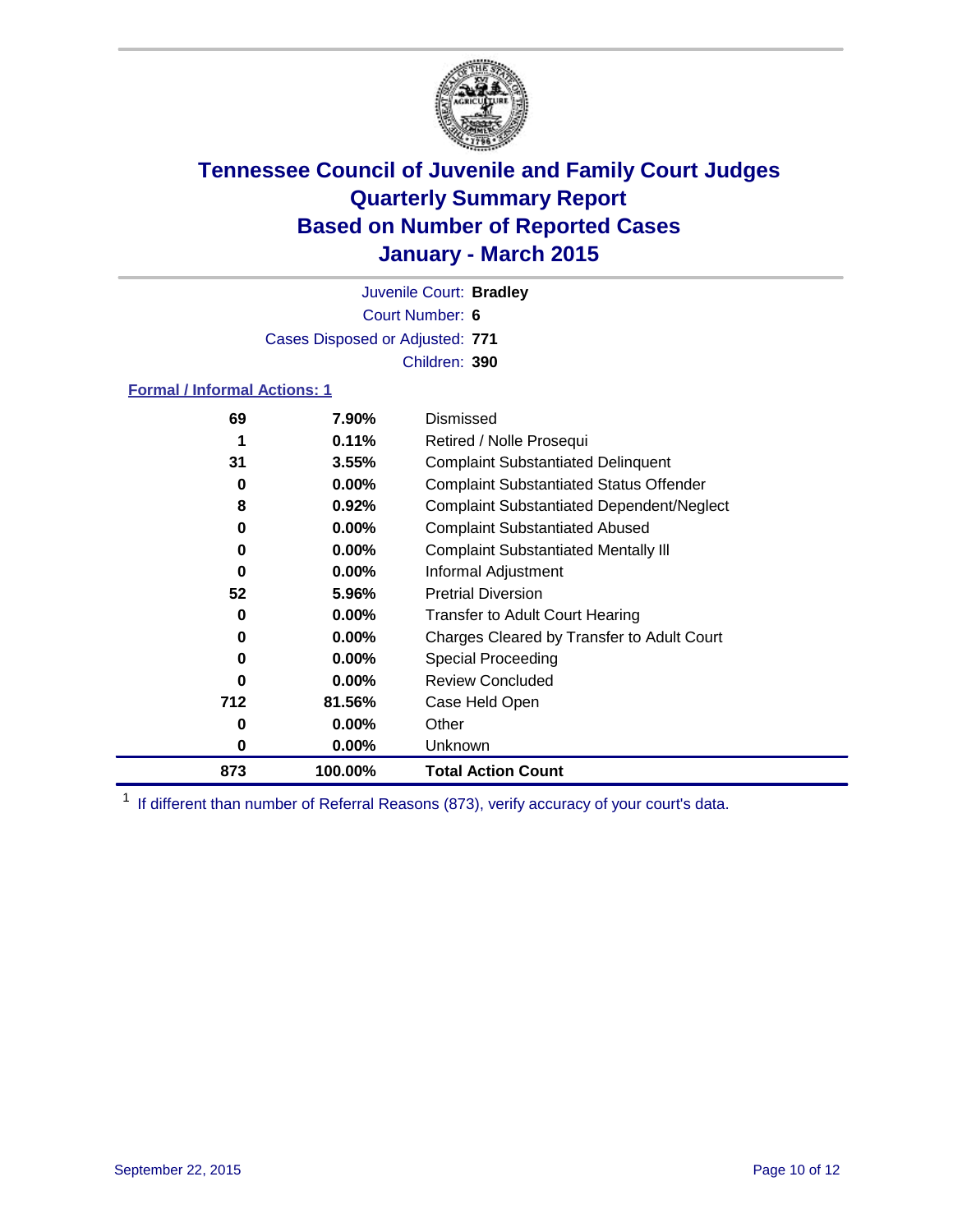

|                       |                                 | Juvenile Court: Bradley                               |
|-----------------------|---------------------------------|-------------------------------------------------------|
|                       |                                 | Court Number: 6                                       |
|                       | Cases Disposed or Adjusted: 771 |                                                       |
|                       |                                 | Children: 390                                         |
| <b>Case Outcomes:</b> |                                 | There can be multiple outcomes for one child or case. |
| 68                    | 5.85%                           | <b>Case Dismissed</b>                                 |
| 44                    | 3.78%                           | Case Retired or Nolle Prosequi                        |
| 7                     | 0.60%                           | Warned / Counseled                                    |
| 584                   | 50.21%                          | Held Open For Review                                  |
| 26                    | 2.24%                           | Supervision / Probation to Juvenile Court             |
| 0                     | 0.00%                           | <b>Probation to Parents</b>                           |
| 0                     | 0.00%                           | Referral to Another Entity for Supervision / Service  |
| 100                   | 8.60%                           | Referred for Mental Health Counseling                 |
| 26                    | 2.24%                           | Referred for Alcohol and Drug Counseling              |
| 0                     | 0.00%                           | Referred to Alternative School                        |
| 0                     | 0.00%                           | Referred to Private Child Agency                      |
| 1                     | 0.09%                           | Referred to Defensive Driving School                  |
| 0                     | 0.00%                           | Referred to Alcohol Safety School                     |
| 12                    | 1.03%                           | Referred to Juvenile Court Education-Based Program    |
| 0                     | 0.00%                           | Driver's License Held Informally                      |
| 0                     | 0.00%                           | <b>Voluntary Placement with DMHMR</b>                 |
| 0                     | 0.00%                           | <b>Private Mental Health Placement</b>                |
| 0                     | 0.00%                           | <b>Private MR Placement</b>                           |
| 80                    | 6.88%                           | Placement with City/County Agency/Facility            |
| 0                     | 0.00%                           | Placement with Relative / Other Individual            |
| 1                     | 0.09%                           | Fine                                                  |
| 28                    | 2.41%                           | <b>Public Service</b>                                 |
| 12                    | 1.03%                           | Restitution                                           |
| 0                     | 0.00%                           | <b>Runaway Returned</b>                               |
| 76                    | 6.53%                           | No Contact Order                                      |
| 0                     | 0.00%                           | Injunction Other than No Contact Order                |
| 1                     | 0.09%                           | <b>House Arrest</b>                                   |
| 46                    | 3.96%                           | <b>Court Defined Curfew</b>                           |
| 0                     | 0.00%                           | Dismissed from Informal Adjustment                    |
| 0                     | 0.00%                           | <b>Dismissed from Pretrial Diversion</b>              |
| 0                     | 0.00%                           | Released from Probation                               |
| 1                     | 0.09%                           | <b>Transferred to Adult Court</b>                     |
| o                     | 0.00%                           | <b>DMHMR Involuntary Commitment</b>                   |
| 0                     | 0.00%                           | <b>DCS Commitment - Determinate</b>                   |